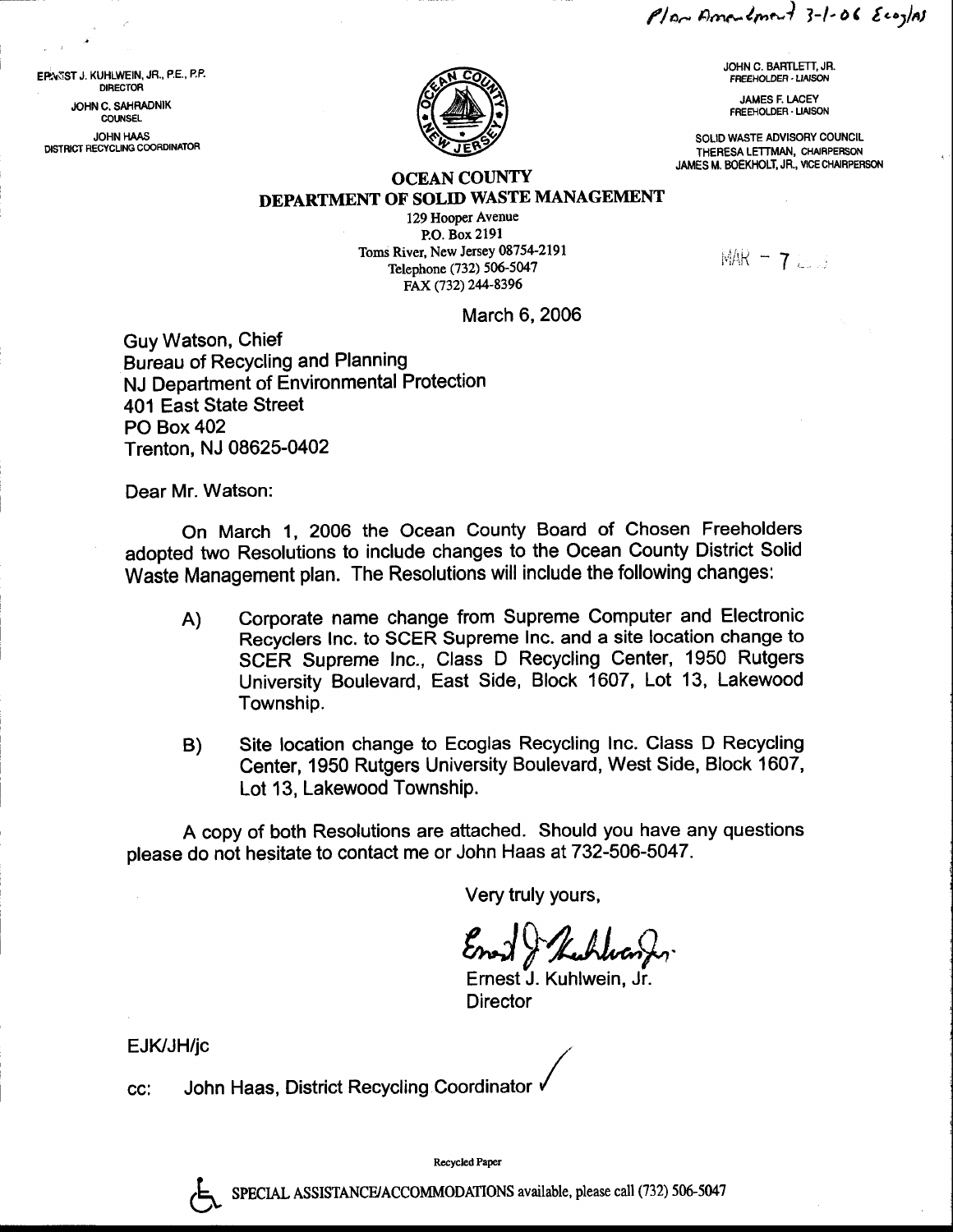## **RESOLUTION**

## **March 1, 2006**

WHEREAS, Ecoglass Recycling Inc. is included into the Ocean County District Solid Waste Management Plan as a Class D Recycling Center to process cathode ray tubes at 175 N. Oberlin Avenue, Unit 3, Block 1605, Lot 5, Lakewood Township; and

WHEREAS, the owner has proposed changing the site location of Ecoglass Recycling Inc. to 1950 Rutgers University Boulevard, West side, Block 1607, Lot 13, Lakewood Township; and

WHEREAS, the applicant's engineer made a presentation at the Ocean County Solid Waste Advisory Council's Meeting on July 18, 2005 and January 23, 2006; and

WHEREAS, the Ocean County Solid Waste Advisory Council adopted a Resolution on January 23, 2006 recommending the Ocean County Board of Chosen Freeholders include a site location change for Ecoglass Recycling Inc. to 1950 Rutgers University Boulevard, West Side, Block 1607, Lot 13, Lakewood Township.

NOW THEREFORE, Bc It Resolved by the Ocean County Board of Chosen Freeholders as follows:

- The Ocean County District Solid Waste Management Plan includes the site 1. location change to Ecoglass Recycling Inc., Class D Recycling Center, 1950 Rutgers University Boulevard, West Side, Block 1607, Lot 13, Lakewood Township.
- A copy of this Resolution shall be forwarded to Guy Watson, Chief, Recycling  $2.$ and Planning, New Jersey Department of Environmental Protection; Ocean County Department of Solid Waste Management; Ecoglass Recycling, Inc.,

I cently the foregoingtrue copy of a Resolution. by the Board of Chos n Fu an on the nt the Count እገ<u>ባ</u>ካ 20 / dr of the Board